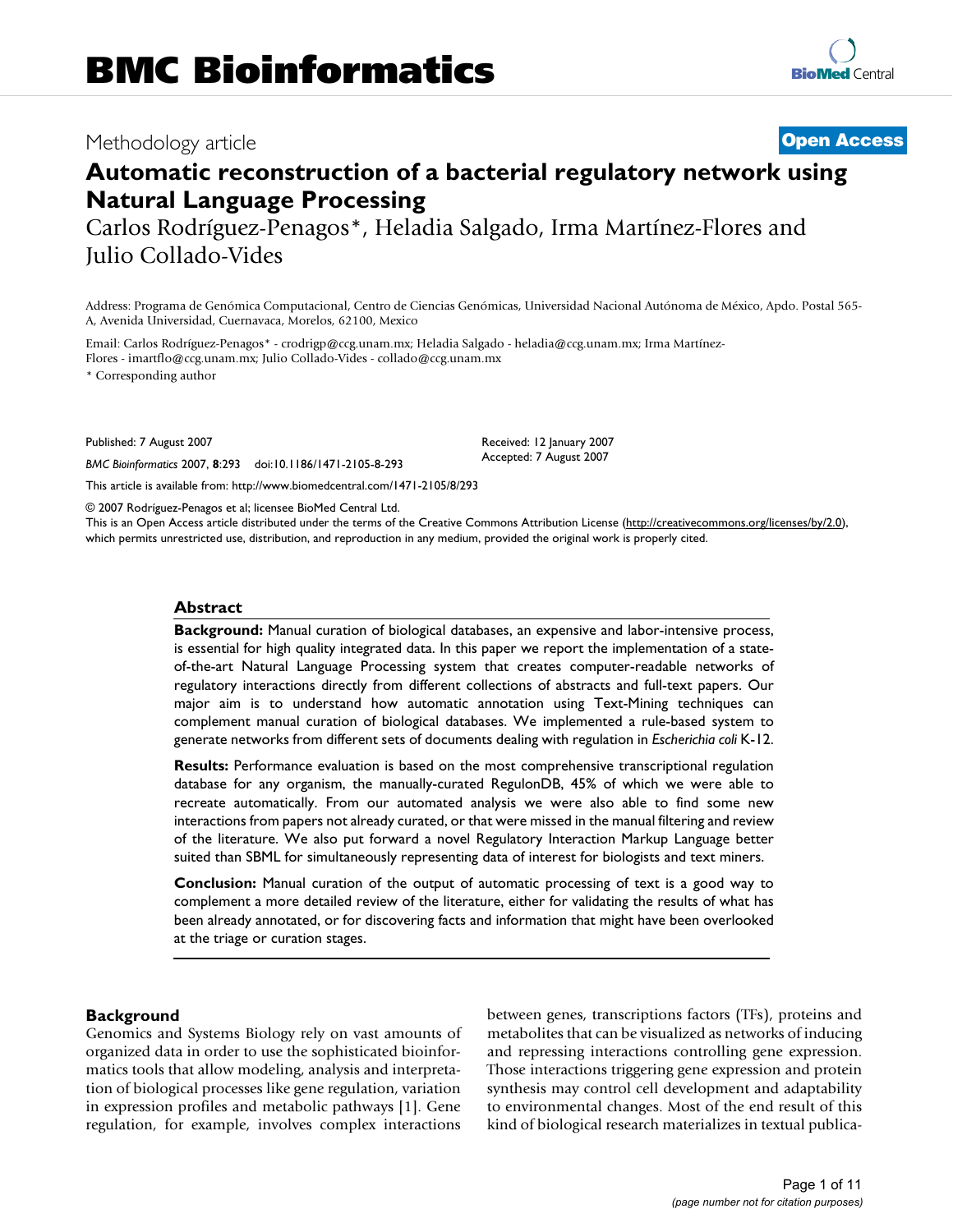tion in peer-reviewed journals, but as such is not directly amenable to computational treatment. Databases compiling this information have been developed for some organisms (for example EcoCyc [2] for *E. coli*, or SDG [3] for *S. cerevisiae*). However, the manual curation involved in ensuring the reliability of this data is a resource- and labor-intensive endeavor. The ever-expanding literature (represented by the millions of papers in electronic repositories that have come to be known as the *bibliome* [4]) can literally overwhelm the ability of researchers to make sense of this flood of information. Thousands of papers must be selected and retrieved from repositories such as NIH's PubMed and Medline, and carefully reviewed by experts in order to extract the facts needed by the research community. The last ten years have seen a proliferation of Natural Language Processing (NLP) techniques to aid in dealing with the explosive growth of useful data. Several good overviews [5-8] of the state-of-the-art in Text-Mining have been published recently, and some of the techniques have reached an acceptable level of maturity that allows them to finally perform reasonably well. Information Extraction (IE) is one of the computational methods that has been used successfully before in other non-scientific fields [9]. In contrast to Information Retrieval, which provides a ranked list of relevant documents, IE not only finds which sources of information are relevant, but also automatically populates databases with information that fulfills the user's needs. Compilation of the extremely complex networks of biochemical interactions that control developmental and functional processes in cells is a prime example of the usefulness of these technologies for biological research, as evidenced, for instance, in the various systems competing in the BioCreative evaluations [10], or in earlier examples, the PastaWeb [11], GENIES [12], iHOP [13] and BioRat [14] systems, all of them correlating biological networks to the literature that describe them.

In this work, we show how, and to what extent, a state-ofthe-art NLP system can aid the manual curation of transcriptional regulation in *Escherichia coli*, and how both approaches (manual vs. automatic annotation) can complement each other and enrich curation. Although we don't claim any significant technical advance in the current state-of-the-art in text mining *per se*, we present a much-needed evaluation of the impact of Human Language Technologies (HLT) on annotation and data-gathering using as a gold standard a biological model (a regulatory network) instead of an annotated corpus. We also suggest a methodology to merge these methodologies into the conventional curatorial workflow.

# **Results**

For the overall architecture of the IE system, we adapted a rule-based pipeline first described by Saric *et al*. for the STRING-IE system [15,16]. The pipeline is described in detail in the Methods section. We chose a Language-Engineering approach since in general we were concerned more with accuracy (precision) than with coverage (recall), and wanted to be fairly sure about the regulatory interactions we would be extracting. Rule-based systems are more accurate for well-defined tasks (although they are very labor-intensive to implement), while statisticallybased approaches, although less exact, are more robust and tolerant to noisy data and errors.

In order to test the capabilities of the extraction system reported here, various collections of documents were downloaded; involving both abstracts from PubMed or full text articles available from the various journal's websites or from subscription services. We employed different strategies for the triage process, which will be described in the Corpus subsection. In this work we used fairly standard search procedures, either gathering the lists of references from pre-curated databases, or doing various keyword searches using the NIH *Entrez* facilities.

The database we used to evaluate the output of our IE system, RegulonDB, [17] is the primary source of curation of original literature with experimental knowledge about the elements and interactions of the network of transcriptional regulation in *E. coli* K-12. RegulonDB can be considered a computational model of mechanisms of transcriptional regulation in this organism, and contributes data to the EcoCyc database. Both contain mechanistic information about operon organization and their decomposition in transcription units, promoters and their sigma type, binding sites of specific transcriptional regulators, etc. The usual curation process starts by searching for articles that contain information about transcriptional regulation (Figure 1), using a set of pertinent keywords in the PubMed database. To select only the most relevant articles, a team of biologists-curators reads the abstracts of these papers. Other papers not originally retrieved with our search strategies are suggested by external researchers and are incorporated into the curation cycle. Finally, the data annotated by reading the articles is added to both RegulonDB and EcoCyc databases. Although this curation process yields reliable data reflecting what is there in the literature, it is a long-term and manpower-intensive effort in which errors can occur at different stages, and recovery of omitted data is very difficult. Furthermore, with high throughput technologies, the amount of published interactions with some type of experimental evidence (a requisite in our database curation process), will likely scale up in the near future. This motivates us to get prepared for new curation strategies combining automatic NLP processes with human curation.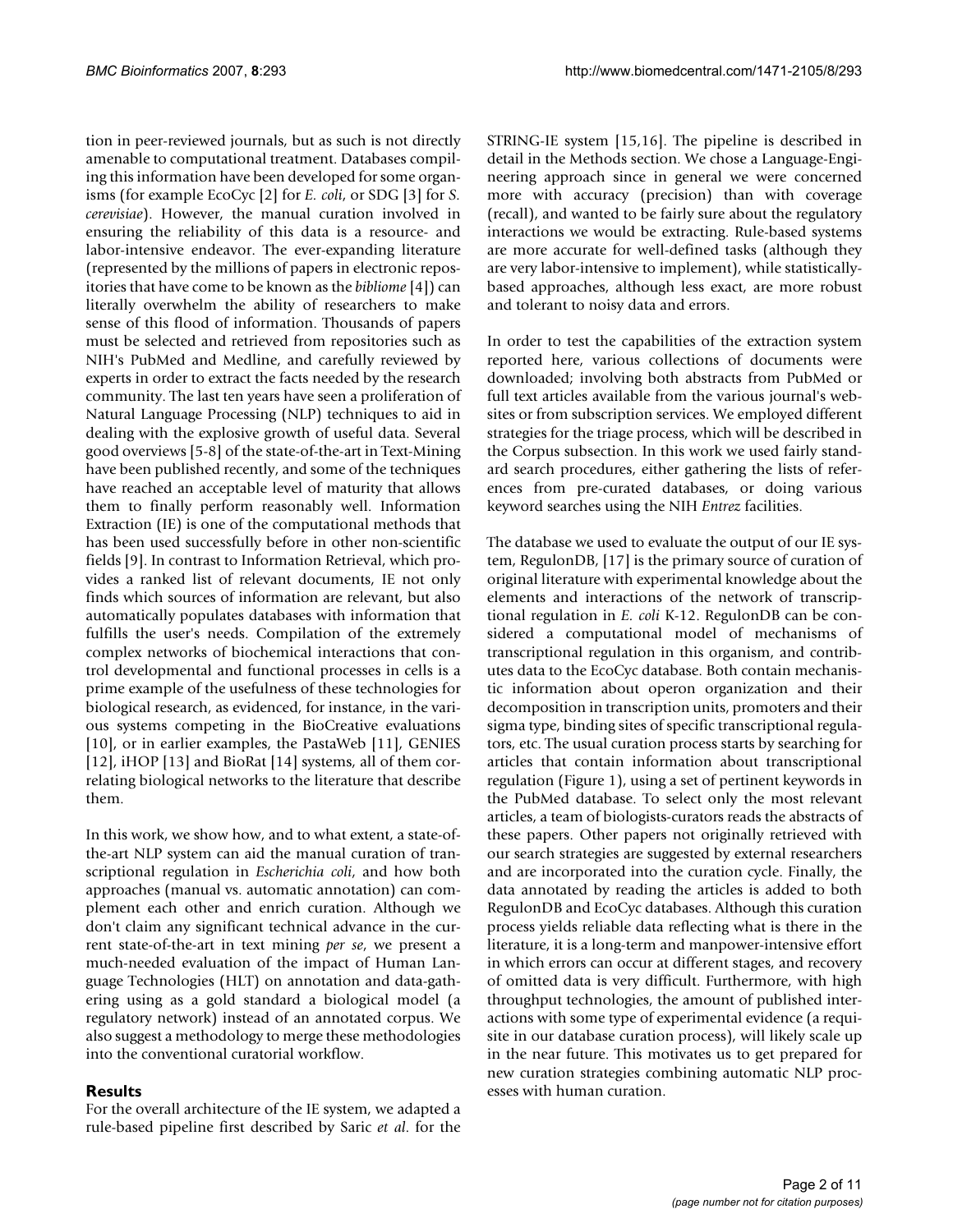

## **Figure 1**

**Annotation workflow**. A suggested workflow for parallel manual and automatic annotations of transcriptional regulation, with manual review of automatically-generated networks in shaded lines. Curators would check the interactions mined from text, since they would be provided with the reference papers and the textual segments from which the system retrieved them.

#### *Corpora*

For our evaluation of curation of *E. coli* regulatory networks we collected different sets of abstracts and full papers that we knew contained, to varying degrees, valuable information on the subject of transcriptional regulation. Some sets were based on manual curation efforts from related databases (RegulonDB and EcoCyc), while others resulted from carefully-crafted search strategies using the NCBI PubMed facilities, so that those manuallyselected ones constitute a reliable baseline of positive examples of information-rich documents. The different corpora used in our study are summarized in Table 1, ranked (in column 1) according to their putative relevance to the domain of transcriptional regulation in *E. coli* K-12. The corpora include both full-text papers and abstracts, and range from around 13,000 abstract document sets from RegulonDB curator's keyword searches (RS) or the EcoCyc [2] database (EA, more focused on

metabolic pathways and genomics than RegulonDB) to 724 full-text papers (RN) carefully selected by RegulonDB curators as containing information on the regulatory network. One of the corpora (ST) was compiled by Saric *et al*. [16] by searching the full PubMed for abstracts that mentioned *E. coli* and sentences that contained at least two gene names, a strategy that although could find many relevant articles but would nonetheless introduce a lot of noise due to the nature of the bacteria as a model organism used in many biological contexts. The different selection criteria of the diverse datasets analyzed reflect different purposes, and a comparison of the results obtained using each one, as a textual source, would be of obvious interest for text miners and curators alike. Figure 2 illustrates in a Venn diagram how each of the six corpora might overlap and complement each other. The dots represent papers putatively relevant for transcriptional regulation in our bacteria, and the different selection criteria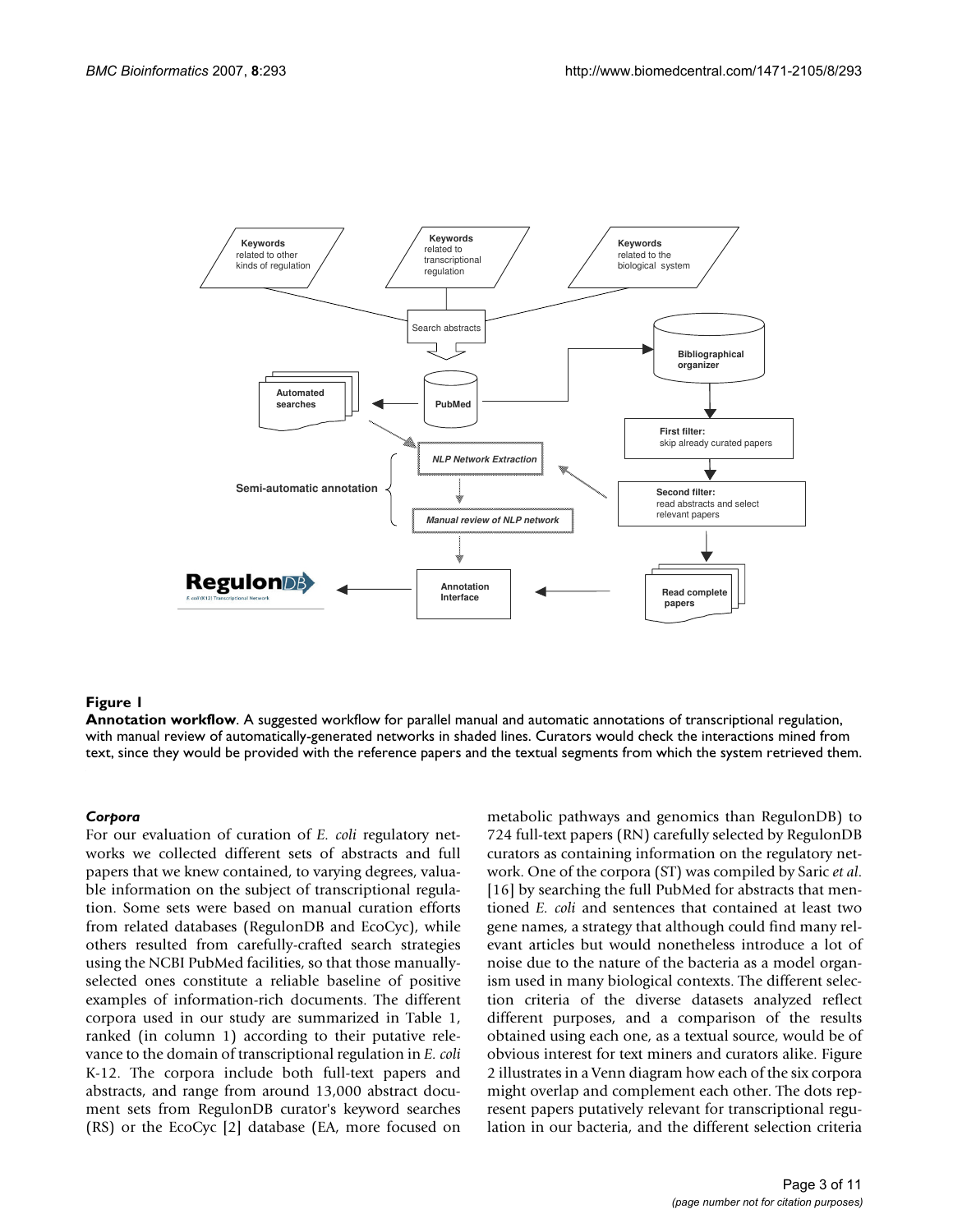(keyword searches on PubMed and curated databases references) result in diverse document sets, which can contain groups of the same documents as well as other papers also relevant. Thus, corpus RN with curator-reviewed references to the regulatory network constitutes the most relevant textual source, while corpora ST and EA contain less pertinent, more diverse information. A search with a wider net cast, for example, in the ST corpus will contain many more papers than the EA one, or the RS one (which uses the keyword search algorithm developed for curating transcriptional regulation), but the quality and density of relevant information will supposedly be higher in the human-selected RA or RP corpus. Full-text papers are logically richer in information than abstracts, since the latter constitute only brief outlines of the main claims of papers and lack the concrete detailed data that mining efforts strive to extract from documents. One of the purposes of using such a diverse array of corpora was to see if the added effort needed to use full-text papers for text mining was worth it, as well as getting some insight on which search strategy to locate relevant documents was more valuable.

# *A markup language for mining bacterial regulatory networks*

The system's output is an xml file with a format we have called *Regulatory Network Mining Markup Language* (or RNM2L), which allowed representation, in a user-friendly way, of the basic data relevant to Information Extraction of genetic regulation, both from the perspective of a biologist's interests (what genes were activated/repressed by which transcription factor/protein) and from the NLP specialist's needs (where was this information retrieved from?, what linguistic rule was triggered in its retrieval?,

etc.). Interactions are here defined as a TF-target gene relationship, independently of the number of binding sites of a TF upstream of a particular promoter. The following example shows some of the main features of a typical entry in RNM2L from our tests, depicting sentence (1) as a source.

(1) In contrast, acnB expression is activated by CRP and repressed by ArcA, FruR and Fis from PacnB.

In the "interaction" node, the label *from* shows the internal name of the final extraction grammar rule that justified retrieval of that sentence, while *source* refers to the collection where it was found, and *pmid* refers to the identification number of the paper where this particular sentence was retrieved from:

<interaction ID="596" from="anaph+ev\_act\_expr\_xr" ri\_function="repressor" source="RegulonAbs">

<regulator GenProtID="ECK120011345" org="ecoli" type="nxpg"> **ArcA** </regulator>

<regulated GenProtID="ECK120002193" org="ecoli" type="nxpg"> acnB </regulated>

<evidence verb="repressed"/>

<sentence pmid="9421904"> In contrast, acnB expression is activated by CRP and repressed by ArcA, FruR and Fis from PacnB. </sentence>

</interaction>

|    | ID        | <b>Name</b>                  |        | $#$ of docs size in MB | type      | description                                                                                                                                                                                                           |
|----|-----------|------------------------------|--------|------------------------|-----------|-----------------------------------------------------------------------------------------------------------------------------------------------------------------------------------------------------------------------|
|    | <b>RN</b> | RegulonDB Network References | 724    | 24.9                   | full-text | Full-text papers from the RegulonDB database references<br>that curators have identified as referring specifically to the<br>regulatory network, as opposed to those referring to other<br>objects from the database. |
|    | <b>RP</b> | RegulonDB papers             | 2.475  | 99                     | full-text | Full text papers from the complete RegulonDB references<br>that we were able to access and download.                                                                                                                  |
| 3. | <b>RA</b> | RegulonDB Abstracts          | 3,075  | 3.3                    | abstracts | Abstracts from the complete RegulonDB references, as of<br>June of 2006.                                                                                                                                              |
| 4  | RS        | RegulonDB search strategies  | 12.059 | 12.3                   | abstracts | Corpus generated by using the RegulonDB curator's search<br>strategies, without any subsequent filtering.                                                                                                             |
|    | EΑ        | EcoCyc Abstracts             | 13.334 | 14.4                   | abstracts | Abstracts from references in the 2006 EcoCyc database that<br>describes the genome and the biochemical machinery of E.<br>coli.                                                                                       |
|    |           | STRING-IE                    | 58.312 | 10.7                   | sentences | Corpus of distinct sentences generated by the STRING-IE<br>team by searching in PubMed for "E. coli" (and synonyms), and<br>two gene/protein names in the same abstract, from 195,000<br>abstracts.                   |

Description of the different full text and abstract corpora used for extraction of regulatory interactions. The document sets are based on PubMed searches and on reference lists from database curation efforts.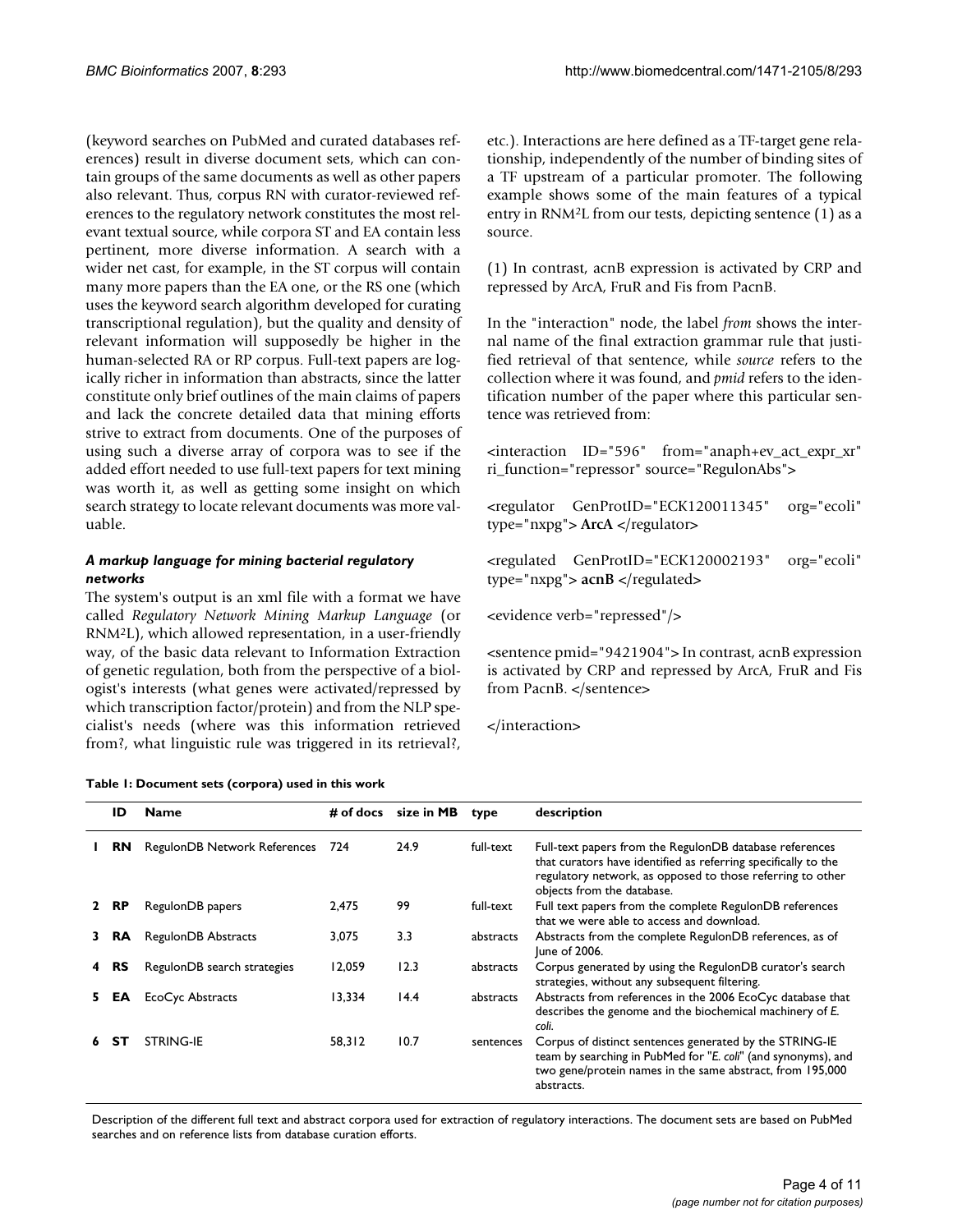Thus, we identify two entities, one the regulator and the other the regulated one, with unique ID numbers for each, as well as organism and semantic types (here "nnpg" means: *either a gene or a protein*, as sometimes they cannot be disambiguated fully). Note that this entry represents only one of the four different one-to-one interactions that can be extracted from the sentence. We devised RNM2L because: A) System Biology Markup Language [18] was considered too cumbersome for the more limited task of representing networks with discrete states, and B) because a more specialized tagging scheme would allow better comparison between networks extracted from different sources or with different systems or methodologies, while at the same time being useful both for NLP optimization and for biological interpretation. In the supplementary material site we provide a defining DTD schema for RNM2L.

# *Evaluation criteria for the network extraction task*

To evaluate the extracted regulatory networks we implemented a benchmarking tool that checked each interaction against the RegulonDB database. We assume the database is a reliable gold standard of the final desired output, in contrast to the more customary evaluation methodologies that use a set of manually-annotated sentences from which a database of relevant information can be elicited. Since our database does not include the actual sentences from which the facts have been extracted, our automatic evaluation does not have available to it the linguistic expression of the facts. This methodology involves, of course, some assumptions about the completeness and exhaustiveness of the RegulonDB database. Since *E. coli* K-12 is one of the best understood model organisms in the literature, and the RegulonDB is carefully compiled and monitored, we can nevertheless rely on it to be a good baseline for evaluation.

Those interactions that had a regulator gene/protein not found in RegulonDB (either by ID, name or synonym) were filtered out, but overall we kept interactions where the gene/protein was identified as a mutant or coming from another (mainly bacterial) organism. Our evaluation considered two cases, a) where the interaction has both the regulator and the regulated genes/proteins correctly identified but their type of interaction might be undetermined, or b) where, besides a correct identification of the involved entities, the nature of their interaction was also correctly identified (as activation or repression).

To test how previously-known information on the network could support the extraction effort, we created two different networks from each corpus: one where we artificially inserted interactions derived from previous knowledge about operons, heterodimers and the like, and another one where we assumed we didn't have *a priori* information about those multi-entity objects; for example, from the sentence: "transcription of the *E. coli melAB* operon is regulated by the MelR protein" the fact that *melA* and *melB* are regulated by the MelR protein could be extracted. The non-enriched networks, although less complete, would be more realistic with regard to the true capabilities of the extraction system, when applied to other less studied organisms for which we don't have as much genomic information as for the *E. coli* proteobacteria.

We calculated precision, recall and F-measure of the extracted samples by considering RegulonDB as the ultimate instance of the bacterial network. We previously subtracted from it all computational predictions, since they would conceivably not be present in experimental papers. Recall (the number of relevant interactions extracted with regard to all possible relevant interactions that should have been retrieved) was estimated using the entries in our reference RegulonDB database, and considering as a single one the cases where there was both activation and repression annotated. This is not an orthodox measure of exhaustiveness in Information Extraction evaluations, but since we were not using annotated corpora it was the closest we would get to knowing how many extractable phrases were extant in our corpus, assuming all were there and available to the system. Because of these assumptions, the actual performance of the system could realistically be significantly better than what this fully-automatic verification might lead to believe. For precision (accuracy, or the ratio of all relevant interactions extracted vs. number of all interactions retrieved), we calculated two values: one (precision 1) where we used all the interactions retrieved (even if they were filtered out because the regulator gene/ protein was not found in RegulonDB), and another one (precision 2) in which we only considered the subset of all interactions where the regulator gene/protein was cataloged in the reference database. As in other aspects of these evaluation, we did this in order to understand what would happen in cases where we are dealing with other organisms for which we don't have all the information that we have available for *E. coli*, for instance, where we don't have an assumption of a completely curated network or not all transcription factors are known.

In addition to the networks extracted from the different document collections described earlier in the Corpora section, we also integrated into a single network all unique interactions retrieved from all the text-mining sources (AS, in Table 2), in order to have a single sample that would be as exhaustive as possible, regardless of whether the initial search strategy was fine-grained (as in the manually-selected RegulonDB sets) or coarse-grained as in the 195,000 abstract corpus from STRING-IE keyword searches. Our final metrics for various datasets are shown in Table 2, and the network files, customized processing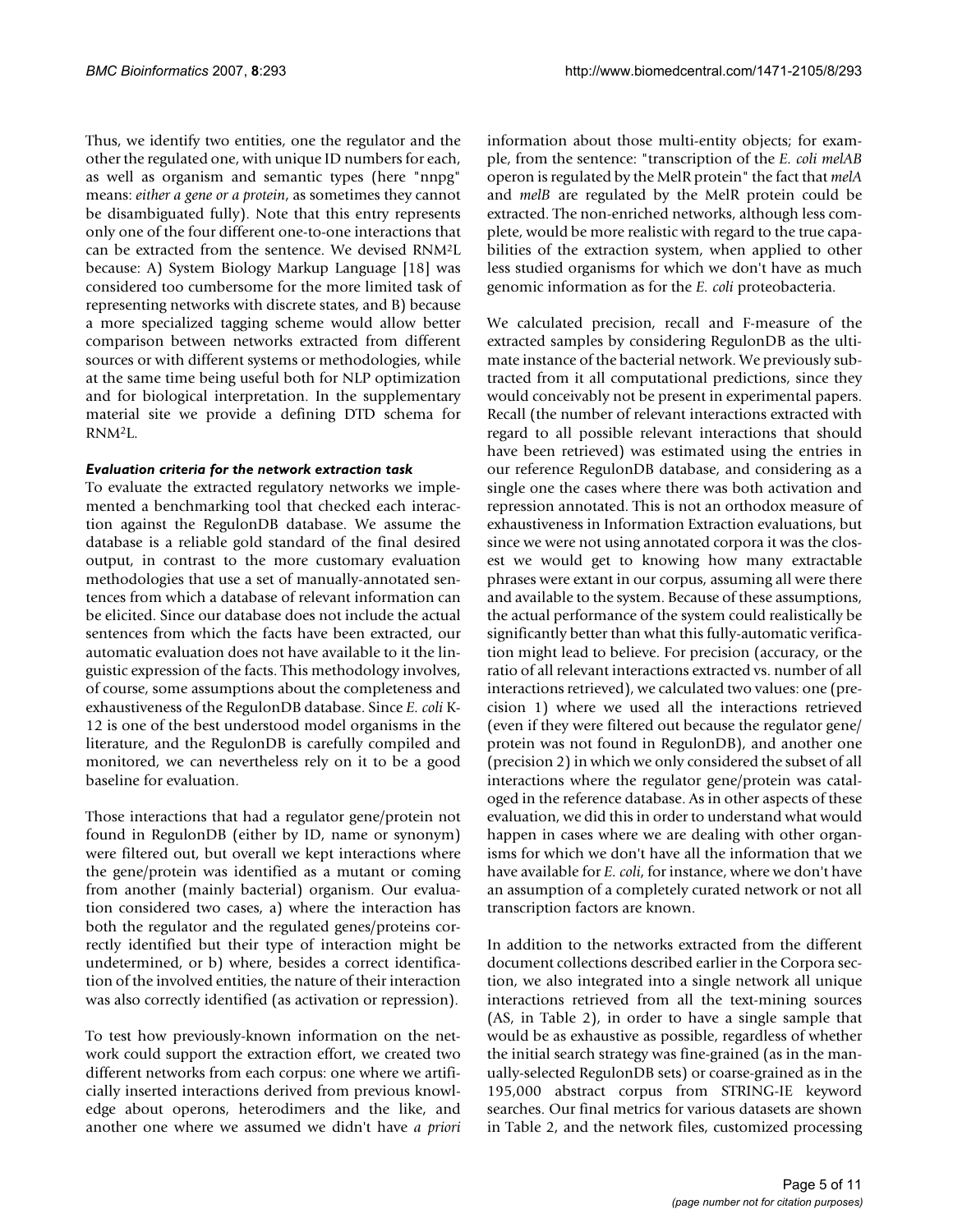

# Figure 2

**Corpus coverage of transcriptional regulation in** *E. Coli*. Venn diagram illustrates overlapping coverage in corpora used in this work, with dots representing papers relevant for transcriptional regulation in *E. coli* K-12. Different selection strategies (keyword searches on PubMed and curated databases references) result in diverse document sets, which can contain in some cases groups of the same documents as well as other non-relevant papers.

modules and supplementary material can be found at the RegulonDB website [19].

# **Discussion**

Our usual curatorial workflow (Figure 1) leaves out between 75 and 50% of all papers retrieved from keyword searches (although this ratio has fluctuated with time). Figure 3 shows how many abstracts were retrieved with our search strategies each year, and how many of them were actually manually curated. One of the motivations of this work was to estimate if our triage and curation efforts were retrieving all the potential information on the subject of transcriptional regulation on *E. coli* that was available in PubMed-based literature, and how to better explore for curation the full extent of the literature obtained in our keyword searches.

A biologist reviewed a random sampling of the most comprehensive set of interactions, which our system was able to extract, but that were not found to be in RegulonDB. This exercise allowed us to explore information that: a) was not retrieved during the manual curation process, but should have been, b) was processed incorrectly or c) although basically correct, was not completely relevant to our current purposes (for example, gene regulation other than transcriptional, although RegulonDB plans to add this information in the future). From a random sample of 96 interactions, we found 19 that represented relevant information that was not present in our reference database, but that merited either a closer look at the sources or further analysis to establish if it should be incorporated into RegulonDB. There were multiple reasons for this information being missing, among them: 1) the source papers had not been retrieved for curation or had not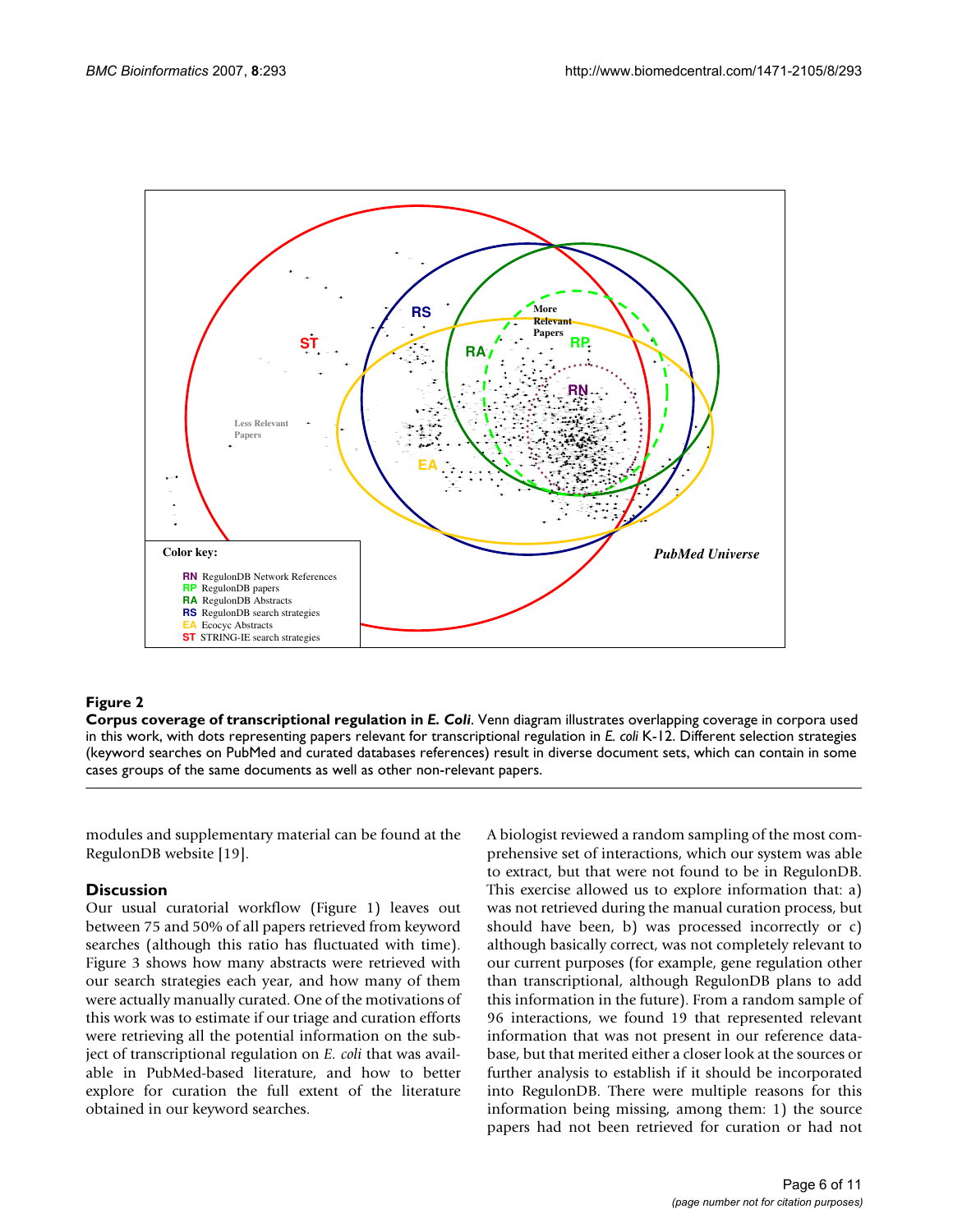| <b>Source</b>                      | (1)  | (2) | (3)  | (4)  | (5)  | (6)   | (7)  | (8)  | (9)  |
|------------------------------------|------|-----|------|------|------|-------|------|------|------|
| <b>RegulonDB</b> (as of June 2006) | 3108 | ٠   | 3397 | 3397 | 100% | 100%  |      |      |      |
| <b>AS</b>                          | 3148 | 768 | 661  | 1429 | 45%  | 45%   | 0.45 | 0.77 | 0.57 |
| AS*                                | 2649 | 569 | 535  | 1104 | 41%  | 35.5% | 0.41 | 0.72 | 0.47 |
| <b>RP</b>                          | 2650 | 711 | 605  | 1316 | 49%  | 42%   | 0.49 | 0.78 | 0.55 |
| $RP^*$                             | 2202 | 522 | 491  | 1013 | 46%  | 32%   | 0.46 | 0.74 | 0.45 |
| <b>RN</b>                          | 1643 | 555 | 471  | 1026 | 62%  | 33%   | 0.62 | 0.85 | 0.47 |
| $RN^*$                             | 1354 | 426 | 385  | 811  | 59%  | 26%   | 0.59 | 0.81 | 0.39 |
| EA                                 | 627  | 262 | 140  | 402  | 64%  | 12%   | 0.64 | 0.95 | 0.22 |
| EA*                                | 554  | 217 | 14   | 331  | 59%  | 10%   | 0.59 | 0.91 | 0.19 |
| <b>RS</b>                          | 718  | 254 | 146  | 400  | 55%  | 12%   | 0.55 | 0.91 | 0.22 |
| RS*                                | 630  | 207 | 2    | 328  | 52%  | 10%   | 0.52 | 0.86 | 0.18 |
| ST                                 | 691  | 199 | 143  | 342  | 49%  | l I%  | 0.49 | 0.90 | 0.19 |
| $ST*$                              | 628  | 170 | I 18 | 288  | 45%  | 9%    | 0.45 | 0.86 | 0.16 |
| RA                                 | 414  | 207 | 115  | 322  | 77%  | 10%   | 0.77 | 1.00 | 0.18 |
| RA*                                | 370  | 180 | 97   | 277  | 74%  | 8%    | 0.74 | 0.99 | 0.16 |

**Table 2: Final network extraction system evaluation metrics**

An asterisk [\*] next to source name indicates that no multiple-unit objects (like the individual elements of two-system components, or operons) were added; The RegulonDB "dual" interactions (that is, presenting both activation and repression), are counted here as two distinct interactions. **AS** represents a file containing all compiled interactions found in all textual sources used in this work, and constitutes the sum of all non-redundant interactions extracted from the full-text and abstract documents.

1. Unique, non-repeated interactions found for each file

2. Interactions that match RegulonDB interaction pairs, but whose function (activation or repression) was not determined by the system.

3. Interactions that match RegulonDB entries, and also match repressor/activator function

4. Overall matches (column 2 + column 3), including both interactions with complete information as well as under specified ones

5. % of total interactions in file which are correct: (1)/(4)

6. Recall: percentage of RegulonDB's 3108 interactions that is represented by correct interactions in file: ((4)\*100)/3108

7. Precision 1: Number of overall matches (4)/unique interactions in file (1)

8. Precision 2: Number of overall matches (4)/interactions in file that contain a RegulonDB-annotated regulator

9. F-Measure (F = 2RP/R+P)

been curated yet, or 2) the genes or TFs were mentioned with unusual synonyms, Ids, references or terms, which made their manual curation difficult, 3) or the evidence presented either was deemed insufficient by curators or was presented with high level of hedging ("the *molR* gene probably regulates the expression of the *chlD* operon"). If we extrapolate this figure to the 1,545 interactions from the comprehensive non-enriched 2,649 interactions set that could not be matched with the relevant 3,108 RegulonDB entries, around 290 new interactions could be added to the database after manual review. RegulonDB curators will curate this automatically-generated network to see if they can integrate the data into the database, but also will search for other pertinent information, such as site and distances for gene and promoters.

In order to test the linguistic processing of the system, we did a manual review of a random sample of 96 interactions extracted, and we established 81 of them as having a basically correct semantic interpretation of the sentences, and 76 of them as being biologically correct to the point of including the right activation or repression function, for a 84% overall precision. The network that was gathered from all sources allowed us to obtain 45% of the entire human-curated RegulonDB network, while a more limited 700-plus selection of network-related papers (RN) accounted for 33% of that total. The "artificial" addition of multiple-entity objects like operons and two-component protein systems from RegulonDB (information that was available from our reference database, but would not be for organisms not yet curated) increased the size of the global network by 10 percentile points (324 interactions). In most datasets the increase was less significant, and we believe that as a whole the value of the information added with previous domain knowledge was not overly important.

In a more extensive evaluation simulating full curation of NLP-generated networks, a domain expert reviewed 481 interactions that A) were obtained from processing the 12,059 abstracts retrieved using the RegulonDB search strategies and B) were not found in the RegulonDB database. Again, we wanted to test if the extraction system could find relevant information that was missed at the triage or curation stages (a difficult task for human curators). We found 91 interactions that could be added to RegulonDB, while in the rest there was either an error in the inference made from the text, or even if the inference was correct the data could not be added to RegulonDB because of various reasons, among them: the regulation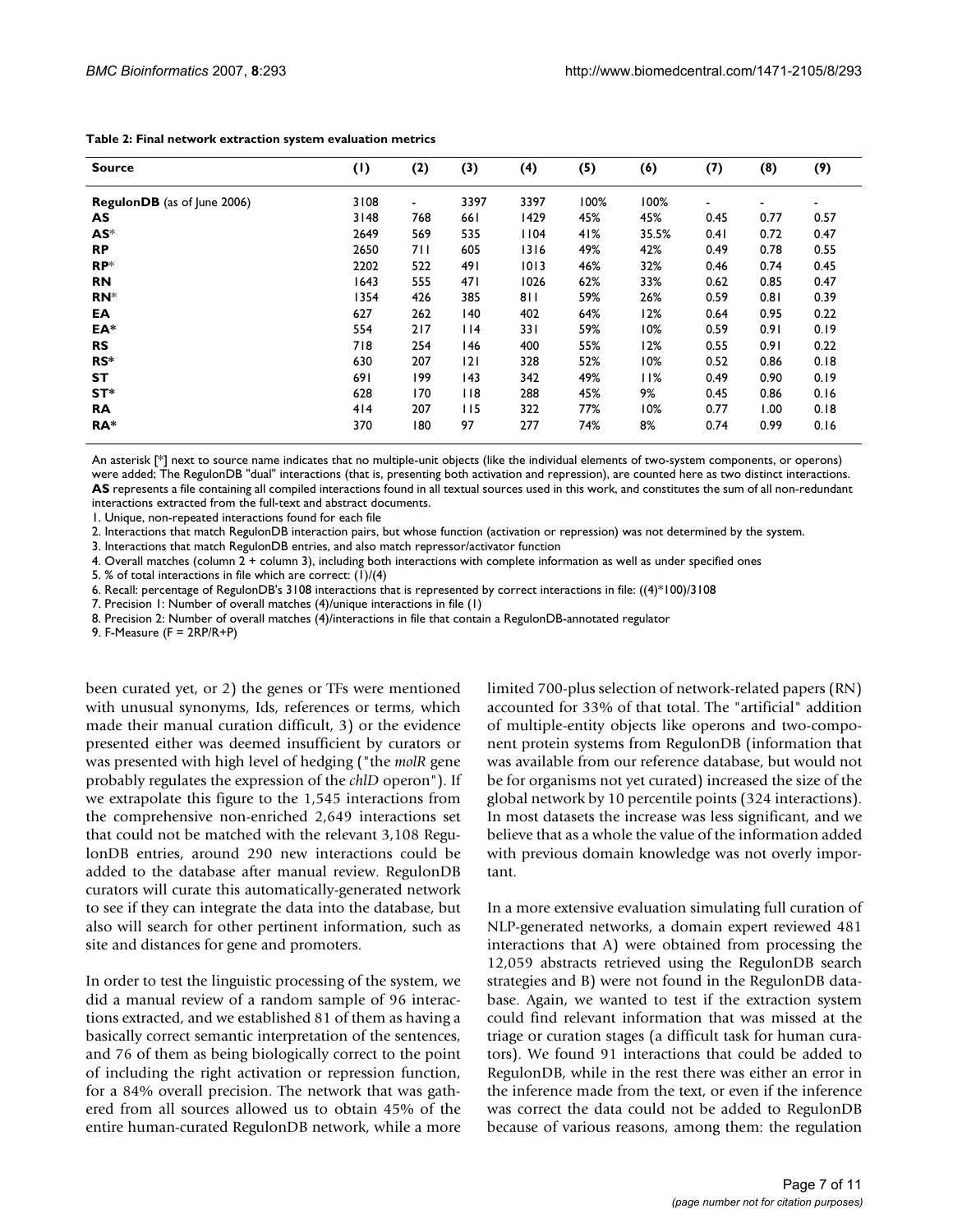

 $\Box$  References actually curated  $Z$  References found with curator's search

### Figure 3

**Curated and retrieved articles for RegulonDB, by year**. Comparison between all references initially retrieved from PubMed using RegulonDB curator's search algorithms, and references that were finally reviewed in full to populate the database. Since search algorithms are refined and changed continuously, this is shown only for illustration.

was not transcriptional, did not correspond to *E. coli*, there was an error in the gene/protein identification module, etc. In a few of the interactions the data seemed correct but the complete papers were unavailable to check them fully before adding them to the database. The 18.91 % of total interactions that was either immediately useful or seemed correct pending further analysis constitutes a reasonable addition to the curated network that seems to be worth the review effort by the curatorial team (potentially, close to 290 new interactions could be added if we consider the combined network obtained from all our corpora). In any retrieval system, the small "tail" of valuable missed information is always harder to come by than obvious cases, and improvement on Recall and Precision is hard. It is clear that a fully automatic processing of these sentences would require complex Artificial Intelligence inference engines customized for biological interpretation. Data that was not included in the RegulonDB network we tested against (like other regulation mechanisms or plasmid genes) could nonetheless provide important relationships associated with the annotation process. By doing a manual sweep of computer-generated curation, new or relevant information can be garnered that complements, expands or confirms human annotation.

An interesting issue to explore is why our IE system didn't obtain a more complete network from these papers. In other words, what are the limitations of an extraction system such as the one implemented for this task? First, there is the issue of the availability of full-text papers, which contain orders of magnitude more information than abstracts. From around 3,110 RegulonDB PubMed ids as of June 2006, we were able to obtain just 2,475 (79.6% of total). Even with those we actually collected, we also had to deal with incorrect conversion from PDF format, inconsistencies in term usage, etc. Another problem encoun-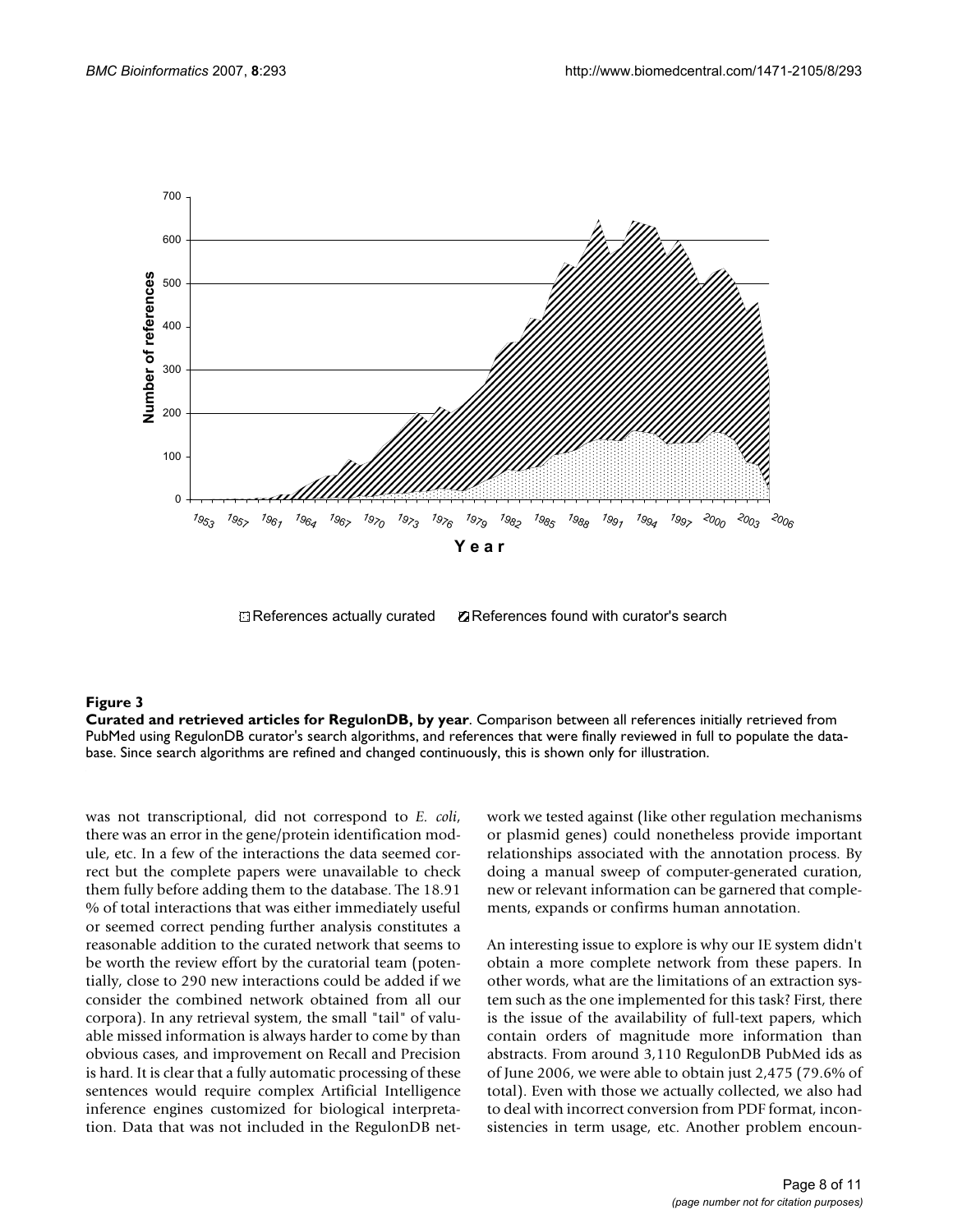| A) Corpus | B) # Docs | C) Size (MB) | D) Interactions in<br><b>RegulonDB</b> | E) Total interactions | F) % In RegulonDB | G) Average doc<br>size (kbs) | H) Interactions/<br><b>Docs</b> |
|-----------|-----------|--------------|----------------------------------------|-----------------------|-------------------|------------------------------|---------------------------------|
| <b>RN</b> | 724       | 24.9         | 1026                                   | 1643                  | 62.4              | 65.9                         | .4                              |
| <b>RP</b> | 2475      | 99.0         | 1316                                   | 2650                  | 49.6              | 40.0                         | 0.53                            |
| RA        | 3075      | 3.3          | 322                                    | 414                   | 77.7              | 1.07                         | 0.1                             |
| EA        | 13334     | 14.4         | 402                                    | 627                   | 64.1              | 0.1                          | 0.03                            |
| RS        | 12059     | 12.3         | 400                                    | 718                   | 55.7              | 1.02                         | 0.03                            |
| SΤ        | 58312     | 10.7         | 342                                    | 691                   | 49.5              | 0.18                         | 0.005                           |

#### **Table 3: Informational density of various corpora**

A comparison of the degree of informativeness with regard to transcriptional regulation in E. coli K-12 in various corpora, as established from the number of RegulonDB-<br>attested interactions they contain; The table include RegulonDB (Cols. D & F), average size of each document in the corpus (Col. G), ordered by number of RegulonDB interactions per document (Col. H).

tered is that not all the information is consistently presented in an explicit manner. Sometimes tables, graphics and illustrations provide what human curators need to generate relevant information, for example, by using some kind of domain inference in ways that our system was not designed to do. The sources used were also decisive factors in how well the system was able to generate a useful network. In order to compare the triage techniques employed in RegulonDB, we estimated what could be termed the "informational density" of the different corpora. We correlated the total size of the network obtained from these sources, the number of distinct documents and the raw size of each one, as shown in Table 3. This comparison allowed us to compare more accurately the quality and quantity of the network information obtained with each of the document sets. One of the ratios we estimated was the percentage of all interactions obtained that were found in RegulonDB (Column F), while other measures the average size of each document in the corpus (G), and the last one show how many RegulonDB interactions were obtained per document (H). The density of RegulonDB-related information shows that in a set of abstracts with fewer overall interactions than a full-text one with a similar number of documents, the relevant information can be more densely-packed, although we can expect to retrieve a smaller quantity of information. The interesting comparisons here are between documents gathered with different search strategies, and resulting in different numbers of documents. RegulonDB searches (RS) and STRING-IE abstract searches (ST) show a similar global network size, but quite different number of relevant interactions per document, while the curated EcoCyc paper set (EA) compares fairly well with RS. These numbers by themselves are not an explicit guideline of how to obtain a corpus that will maximize the potential information retrieved in Text Mining, but they do allow some degree of insight into diverse sources where document numbers and sizes as well as relevance are very different. Until the automatic paper selection issue is satisfactorily solved, high-throughput Information Extraction techniques can help lessen the impact of this specific problem on total results, since the technology can process equally well a lesser number of more informational papers than a much

more extensive set of less-relevant papers, and still retrieve a significant amount of useful interactions.

#### **Conclusion**

How much valuable information is lost in papers that are filtered-out in the initial triage? Is a tightly-focused searchand-selection strategy better than casting a wider net? What is preferable when curating large-scale biological networks, exhaustiveness or precision in the data? Can automatic and manual annotation complement each other so we don't have to expect a trade-off with these two parameters? In this work we have addressed some of these issues by evaluating the use of NLP-based Information Extraction techniques for enhancing curation of a database of regulatory interactions. Saric *et al*. [15,16], for instance, presented a regulatory extraction system designed for inter-species versatility, but their evaluations focused more on the computational aspect of their system and not sufficiently on the implementation of such a system within a curatorial workflow. Rodriguez-Esteban *et al*. [20] evaluated the results of the GeneWays pathway Information Extraction system using Machine-Learning techniques to simulate the decision-making process of curators when reviewing the output of an IE system, thus framing the question as a classification problem ("correct/ incorrect"). One conspicuous difference between their evaluation approach and ours is that we used RegulonDB as a gold standard, while they relied on manuallyreviewed training-testing data, albeit with measures of inter-annotator agreement that ensures certain objectivity. Karamanis *et al*. [21] reported the use of NLP-based tools to assist curation of the fruit fly database, but their evaluations were based on the average time employed by curators to fill their forms and are thus not really comparable with our own methodologies for testing overall curation, where completion time is not as critical as annotation accuracy.

By going over automatically-curated information from an extensive spectrum of sources, human users can not only verify information already curated by more traditional means but can also encounter information that either escaped manual curation or can help contextualize previ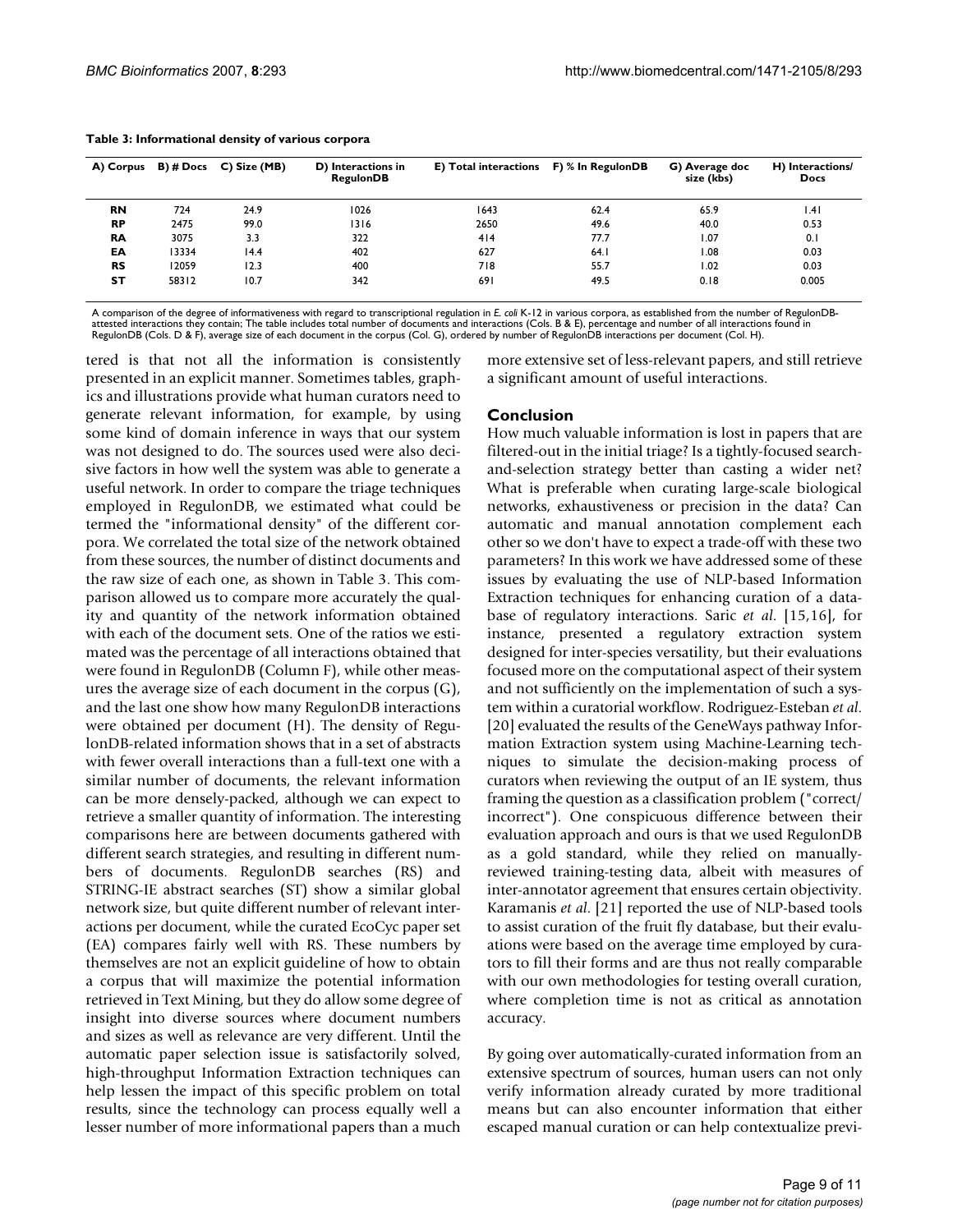ously captured information. An accurate pre-annotation of non-curated text is also possible with automatic processing, which can suggest, as well, better search heuristics for finding relevant literature. We believe that a parallel manual/automatic curation process, as shown in Figure 1, can achieve results that represent the best of both worlds. This two-pronged approach can ensure broad coverage of the data without significant loss of precision, since a human expert will still vet all information added to the reference database. At present we are evaluating the integration of NLP-aided tools to enrich and enhance RegulonDB curation. NLP tools will require a different type of curation, devoted initially to revising the false positives and negatives, in order to detect what failed in each case, thus providing feedback to the system developers in addition to the actual gathering of biological information, but not replacing manual curation.

Besides some of the challenges already mentioned in the previous section for a fully-automatic curation system, some of the system's shortcomings have to do with mundane reasons, such as incomplete named-entity dictionaries, imperfect format conversion, word tokenization, reporter-gene occurrences, etc. Incremental enhancement in these areas is time-consuming, but it is also perfectly feasible and does not represent especially difficult technical hurdles. A more complex challenge for automated curation is the interpretation of tables and figures, which help authors present multiple interactions or their evidence in a manner well suited for human readers, but enormously difficult for computer processing.

In this work we have put forward an xml-based markup language (RNM2L) to represent text-mined regulatory networks in a way that is useful both to biologists and to NLP specialists alike. We have also suggested using a combination of manual and automatic literature curation to achieve precision in the annotation without sacrificing completeness. Our experiences with automatic and semiautomatic annotation have shown that Natural Language Processing can be an extremely useful tool for curatorial efforts, although it is still far from being able to do full text interpretation or locate all the information that a trained human expert can. An important conclusion we have drawn is that since Information Extraction systems can as easily handle large amounts of documents as a more limited datasets, using extensive search strategies combined with more focused ones can provide both a satisfactory coverage of the potential information, as well as good precision, without too many false positives to review. A rulebased system will not obtain all the network interactions that a human curator team can, but will not overwhelm them with non-relevant instances, unlike a statisticalbased one that can potentially be more comprehensive but also more noisy. Methods for filtering interactions

that are based on, for example, the number of sentences attesting the same annotation or on the presence of known transcription factors, are being explored by our group and others [22], but the amount of interactions and the time needed to review them by curators in order to find overlooked or novel information, is still an interesting open question. Manual curation of the output of automatic processes is a good way to complement a more detailed review of the literature, either for validating the results of what has been already annotated, or for discovering facts and information that might have been overlooked at the triage or curation stages. By combining the exacting precision of human readers with the tireless abilities of Information Extraction systems to rapidly cover a lot of ground with reasonable accuracy, we believe that genomic data on other organisms less studied than *E. coli* can be obtained for the high-throughput methods of Systems Biology and Genomics.

# **Methods**

Each selected set of documents (a corpus) was first normalized and tokenized, separating all words and terms, and identifying individual sentences for processing. After this preprocessing stage, we tagged the Part-Of-Speech (POS) of each word using a customized version of Treetager [23], and then ran a retagging module that substituted some of the POS tags for more semanticallyoriented labels, such as *org* (organism), *nnpg* (protein/ gene name), *actv* (activation verb), etc., using both handcrafted dictionaries and gene name lists created both by the RegulonDB team and by other groups, such as the original developers of the STRING-IE system. We also implemented a regular expression module for identifying genes and proteins that adhere to standard gene and protein naming conventions for *E. coli* (for instance, selecting a word that ended and started in upper case as a protein name candidate), and that used RegulonDB-specific identifiers for genes and proteins. Thus, in the phrase: "*nanC* expression is also activated by the regulators cyclic AMPcatabolite activator protein, OmpR, and CpxR", the system was able to identify OmpR and CpxR as proteins if the initial dictionary-based tagging missed them. Although we realize that an accurate terminological inventory and a robust ontology can go far in ensuring a correct interpretation of the textual content, we opted not to include in this version of the system a more sophisticated gene normalization algorithm based on Machine-Learning techniques, since pushing the envelope of Named-Entity Recognition was not as important as creating a reliable, baseline system with reasonable complexity as well as manageable processing resource usage. The resulting output combined syntactic and semantic tags, and was fed into a SCOL syntactic parser [24] that generated a tree-like structure by applying a biology-specific grammar, a finitestate formalism well known in Computational Linguis